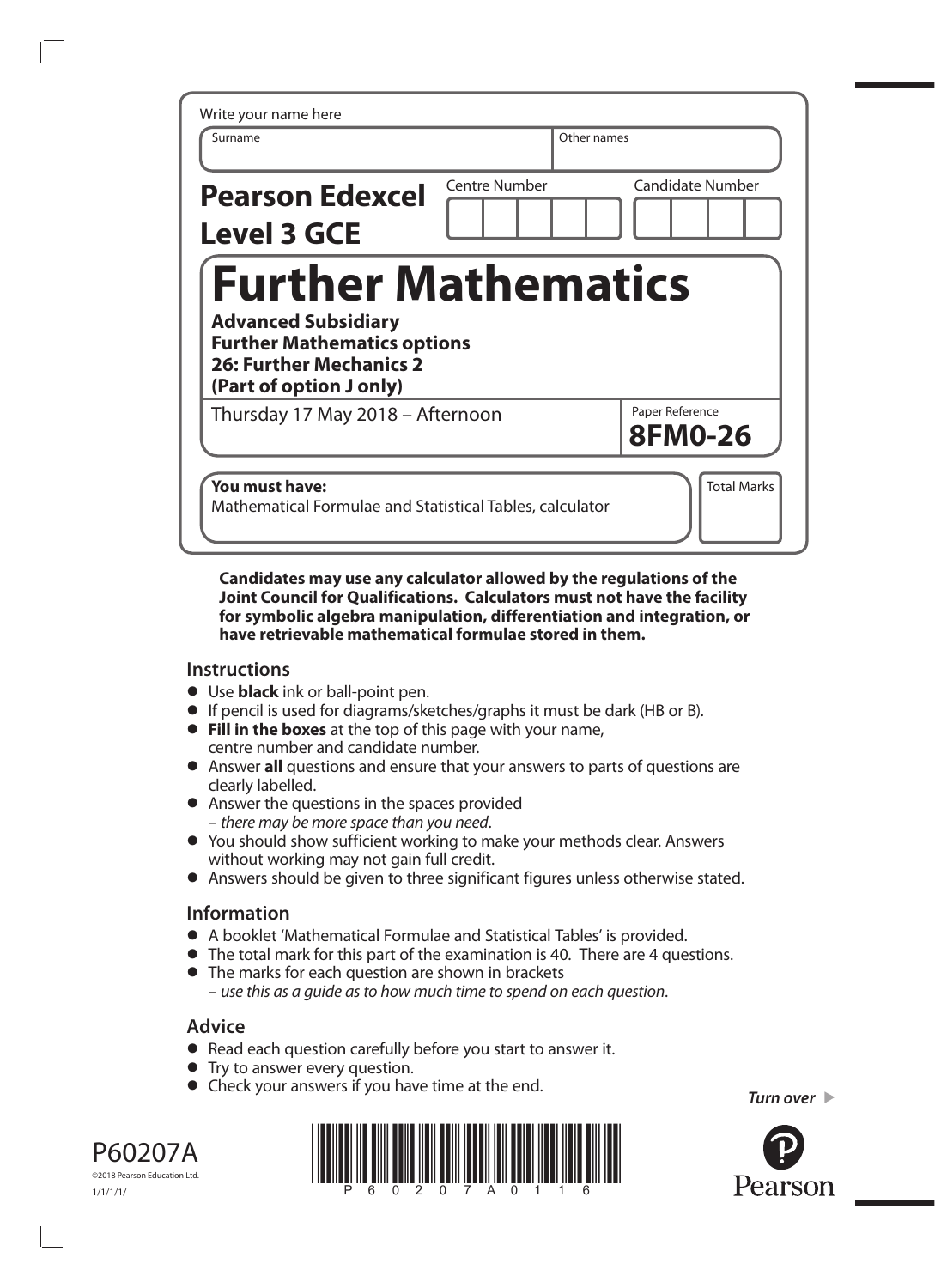**DO NOT WRITE IN THIS AREA DO NOT WRITE IN THIS AREA DO NOT WRITE IN THIS AREA BOOKOTAWRITENMIESARE** 

**DO NOT WRITE IN THIS AREA** 

**DO NOTWRITE IN THE AREA** 

**DO NOT WRITE IN THIS AREA**

**DONORWICH HER VEHICLES** 

**DO NOT WRITE IN THIS AREA**

**PONDERN MEDIAN STREET STREET** 

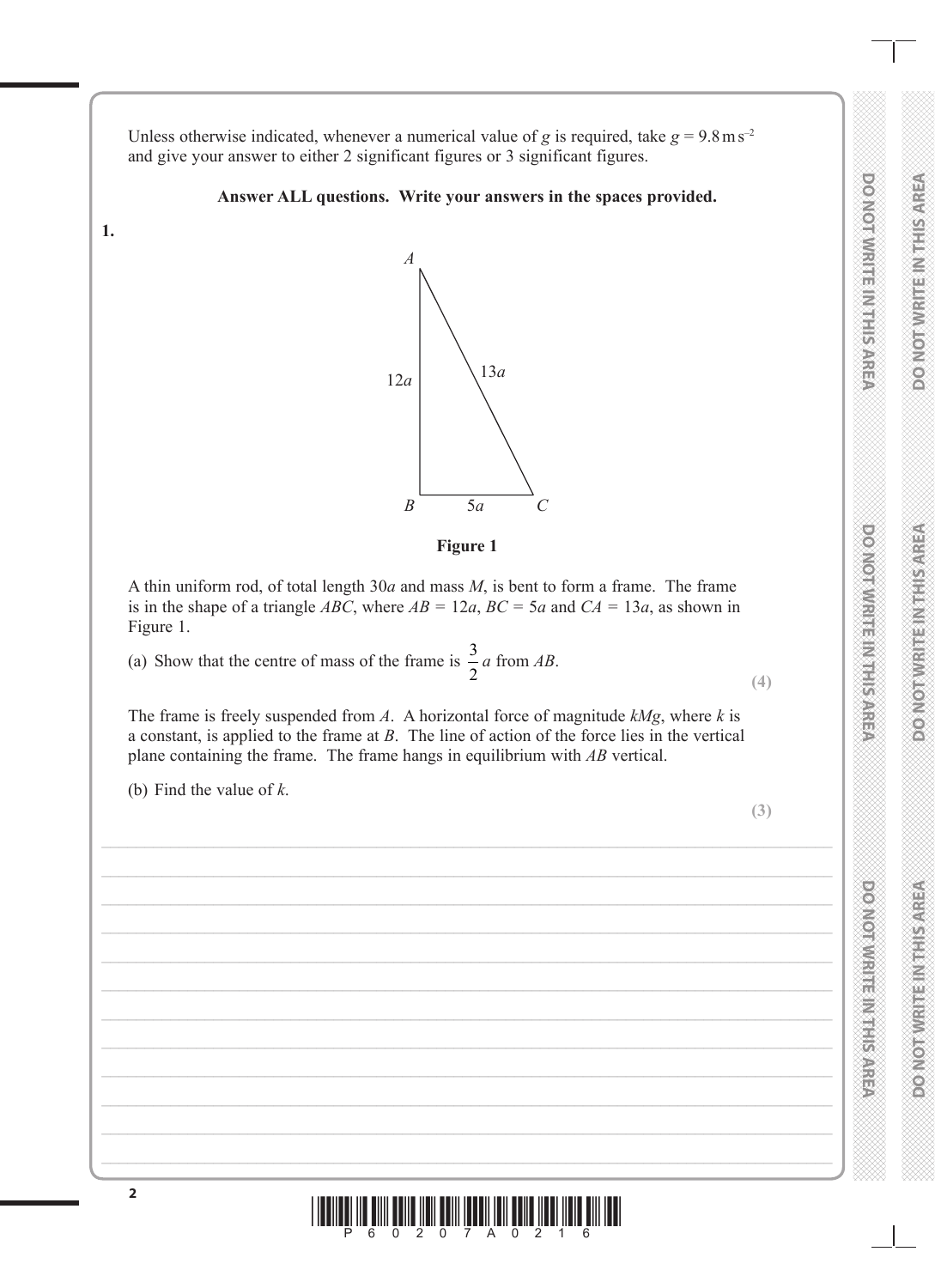| <b>Question 1 continued</b>       |  |
|-----------------------------------|--|
|                                   |  |
|                                   |  |
|                                   |  |
|                                   |  |
|                                   |  |
|                                   |  |
|                                   |  |
|                                   |  |
|                                   |  |
|                                   |  |
|                                   |  |
|                                   |  |
|                                   |  |
|                                   |  |
|                                   |  |
|                                   |  |
|                                   |  |
|                                   |  |
|                                   |  |
|                                   |  |
|                                   |  |
|                                   |  |
|                                   |  |
|                                   |  |
|                                   |  |
|                                   |  |
|                                   |  |
|                                   |  |
|                                   |  |
| (Total for Question 1 is 7 marks) |  |
|                                   |  |



 $\blacksquare$ 

**DO NOT WRITER IN THE REAL PARTS** 

⋙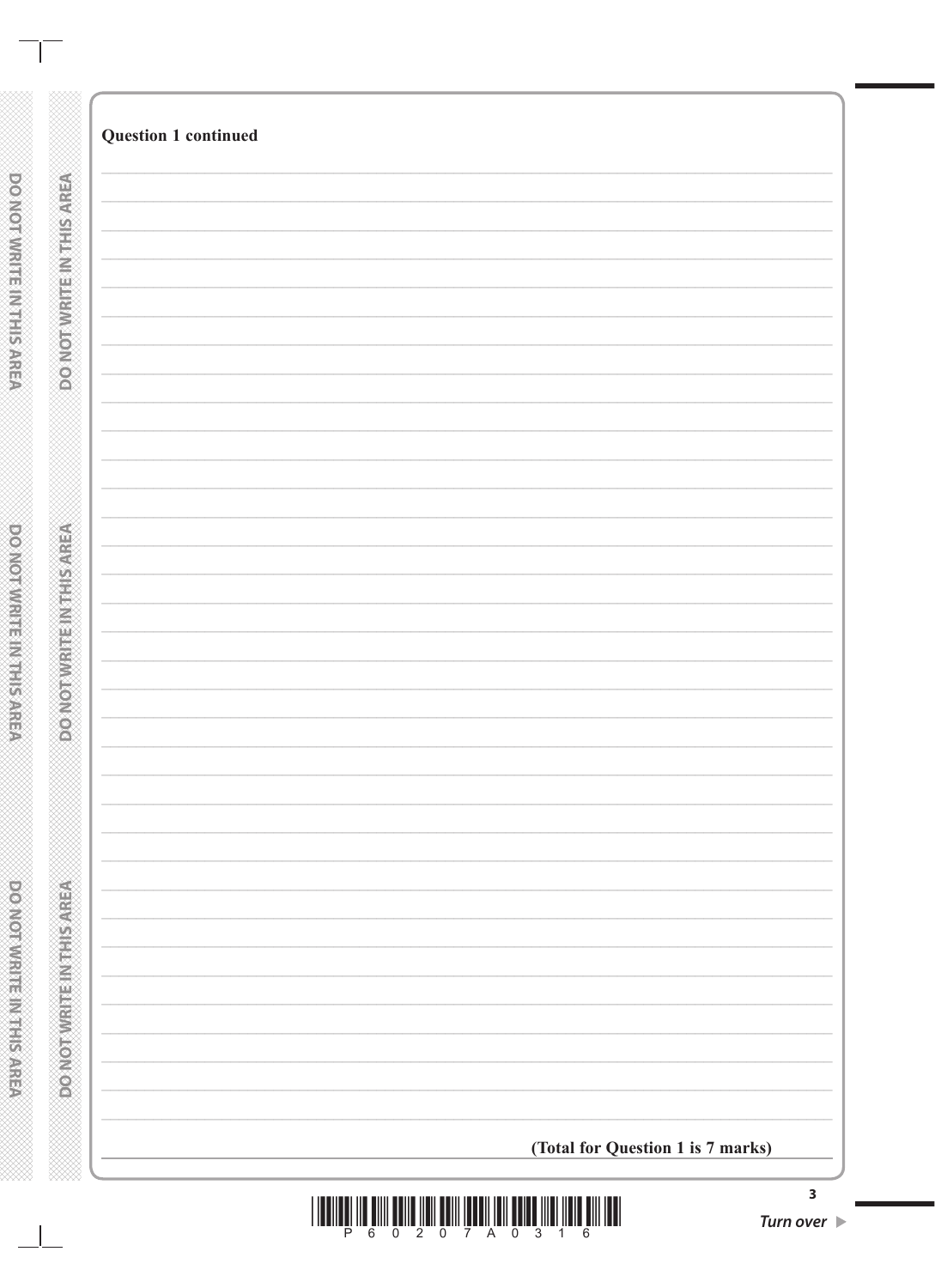

2. A car moves round a bend which is banked at a constant angle of  $\theta$ ° to the horizontal.

When the car is travelling at a constant speed of  $80 \text{ km h}^{-1}$  there is no sideways frictional force on the car. The car is modelled as a particle moving in a horizontal circle of radius 500 m.

- (a) Find the value of  $\theta$ .
- (b) Identify one limitation of this model.

The speed of the car is increased so that it is now travelling at a constant speed of  $90 \text{ km h}^{-1}$ The car is still modelled as a particle moving in a horizontal circle of radius 500m.

<u>6 0 2 0 7 A 0 4 1 6</u>

(c) Describe the extra force that will now be acting on the car, stating the direction of this force.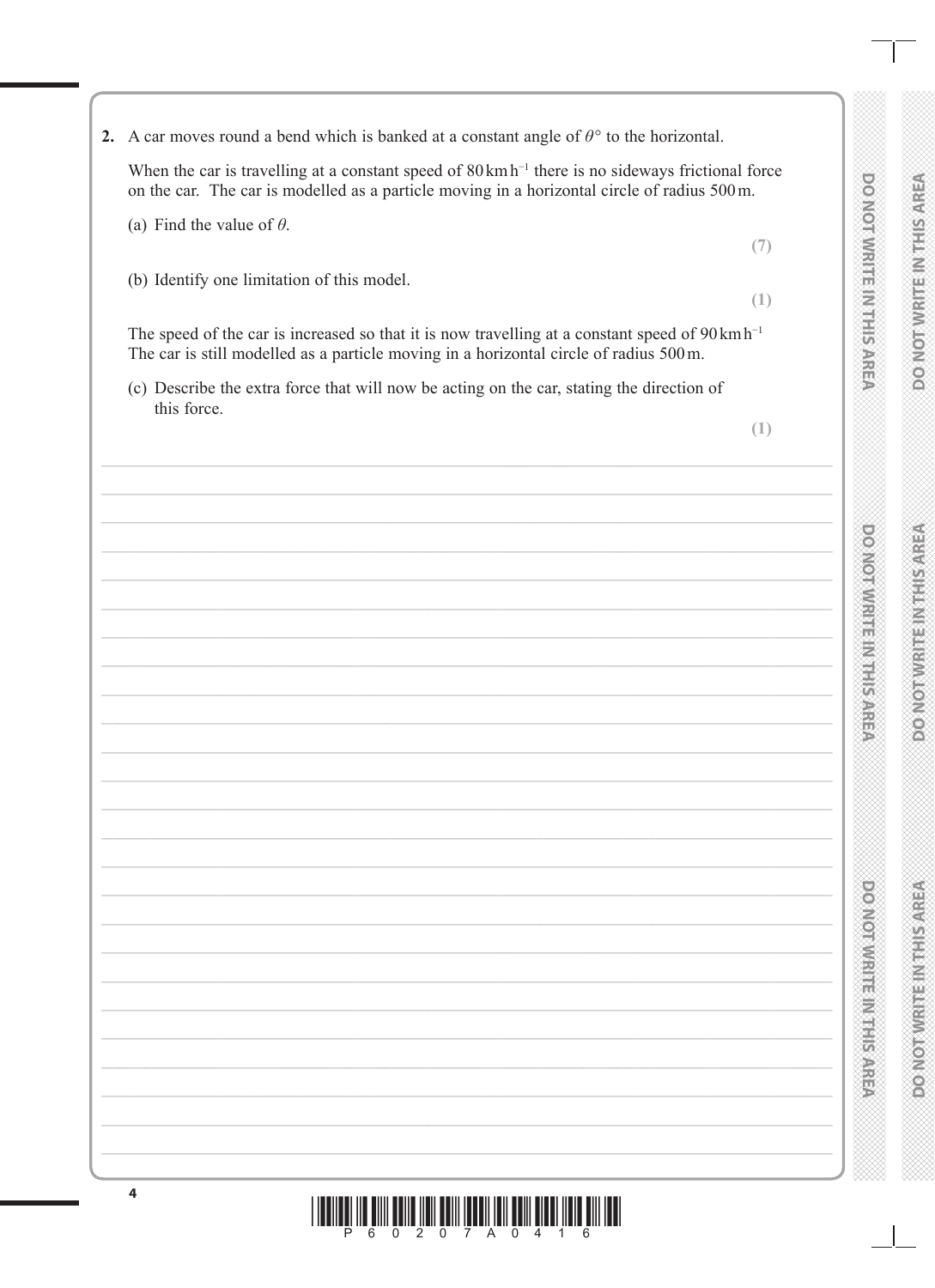|  | P 6 0 2 0 7 A 0 5 1 6 |  |  |  |  |  |
|--|-----------------------|--|--|--|--|--|

| 5            |  |
|--------------|--|
| Turn over  ▶ |  |

| <b>DONO WHITINGS</b>      |  |
|---------------------------|--|
|                           |  |
|                           |  |
|                           |  |
|                           |  |
|                           |  |
|                           |  |
|                           |  |
|                           |  |
|                           |  |
|                           |  |
|                           |  |
|                           |  |
|                           |  |
|                           |  |
|                           |  |
|                           |  |
|                           |  |
|                           |  |
|                           |  |
|                           |  |
|                           |  |
|                           |  |
|                           |  |
|                           |  |
|                           |  |
|                           |  |
|                           |  |
|                           |  |
|                           |  |
|                           |  |
|                           |  |
|                           |  |
|                           |  |
|                           |  |
| <b>DOMOTHER ETHIOPICS</b> |  |
|                           |  |
|                           |  |
|                           |  |
|                           |  |
|                           |  |
|                           |  |
|                           |  |
|                           |  |
|                           |  |
|                           |  |
|                           |  |
|                           |  |
|                           |  |
|                           |  |
|                           |  |
|                           |  |
|                           |  |
|                           |  |
|                           |  |
|                           |  |
|                           |  |
|                           |  |
|                           |  |
|                           |  |
|                           |  |
|                           |  |
|                           |  |
|                           |  |
|                           |  |
|                           |  |
|                           |  |
|                           |  |
|                           |  |
|                           |  |
|                           |  |
|                           |  |
|                           |  |
|                           |  |
|                           |  |
|                           |  |
|                           |  |
|                           |  |
|                           |  |
|                           |  |
|                           |  |
|                           |  |
|                           |  |
|                           |  |
|                           |  |
|                           |  |
|                           |  |
| <b>DOMORAGE REGISTER</b>  |  |
|                           |  |
|                           |  |
|                           |  |
|                           |  |
|                           |  |
|                           |  |
|                           |  |
|                           |  |

DO NOT WRITE IN THIS AREA

 $\mathbb{R}^2$ 

**Question 2 continued** 

**DO NOTWRITEINING** 

powerware marketware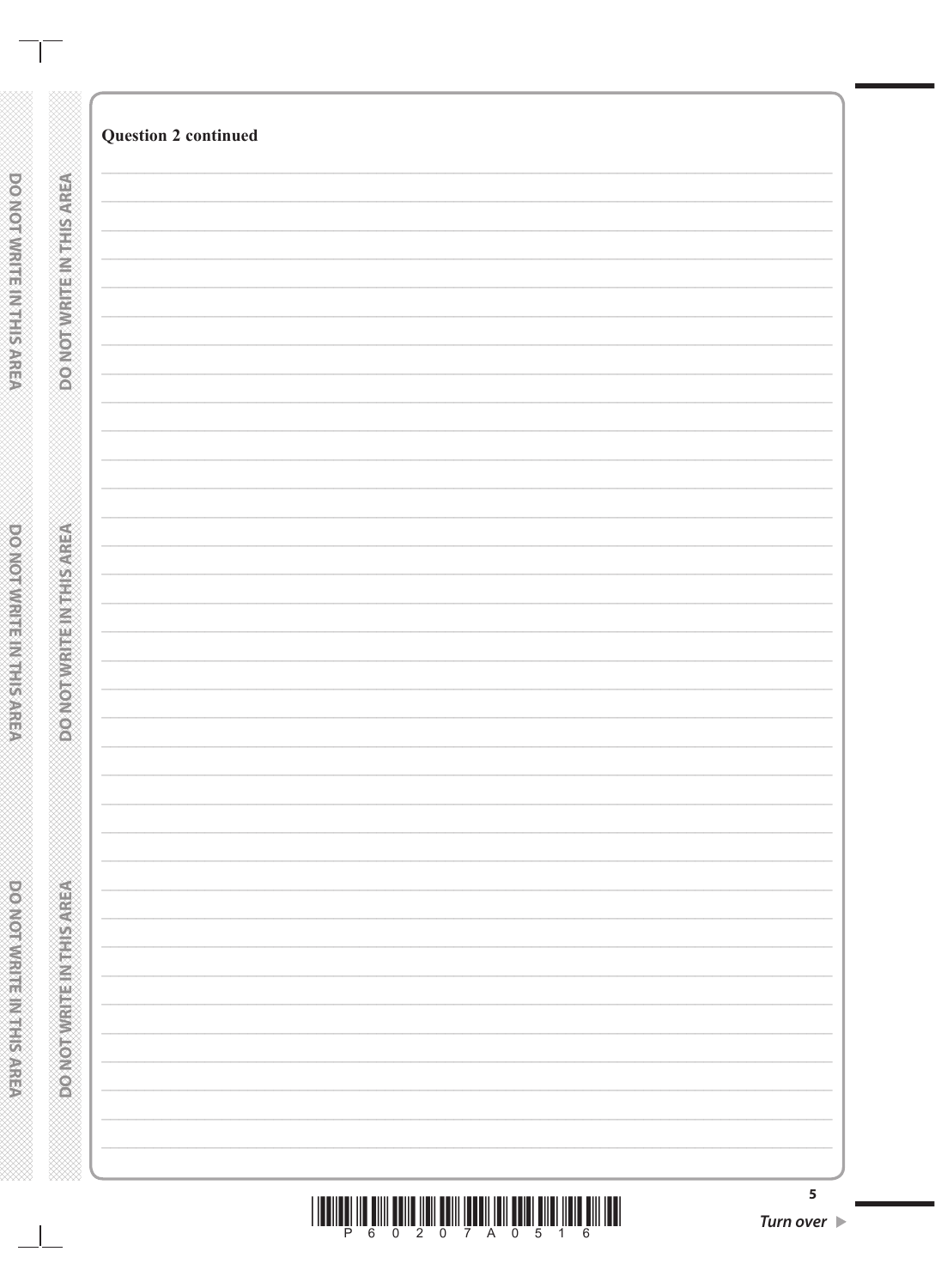| <b>DOMORATION IS NOT THE STATE</b><br><b>DOMORATION CONSULTANCE</b> | <b>Question 2 continued</b> | DO NOI WALLET MARINE | DO NOT WRITE IN THIS AREA      |
|---------------------------------------------------------------------|-----------------------------|----------------------|--------------------------------|
|                                                                     |                             |                      | <b>DOMOT WRITE INTHIS AREA</b> |
|                                                                     |                             |                      | <b>DONORUGE REGISTED</b>       |

<u>THENILËTINË NIM ËRIN ÎTEN ÊRIN ÎTENÎ ÎTIN ÊRIN ÎNENË ÎNIN ITEN</u>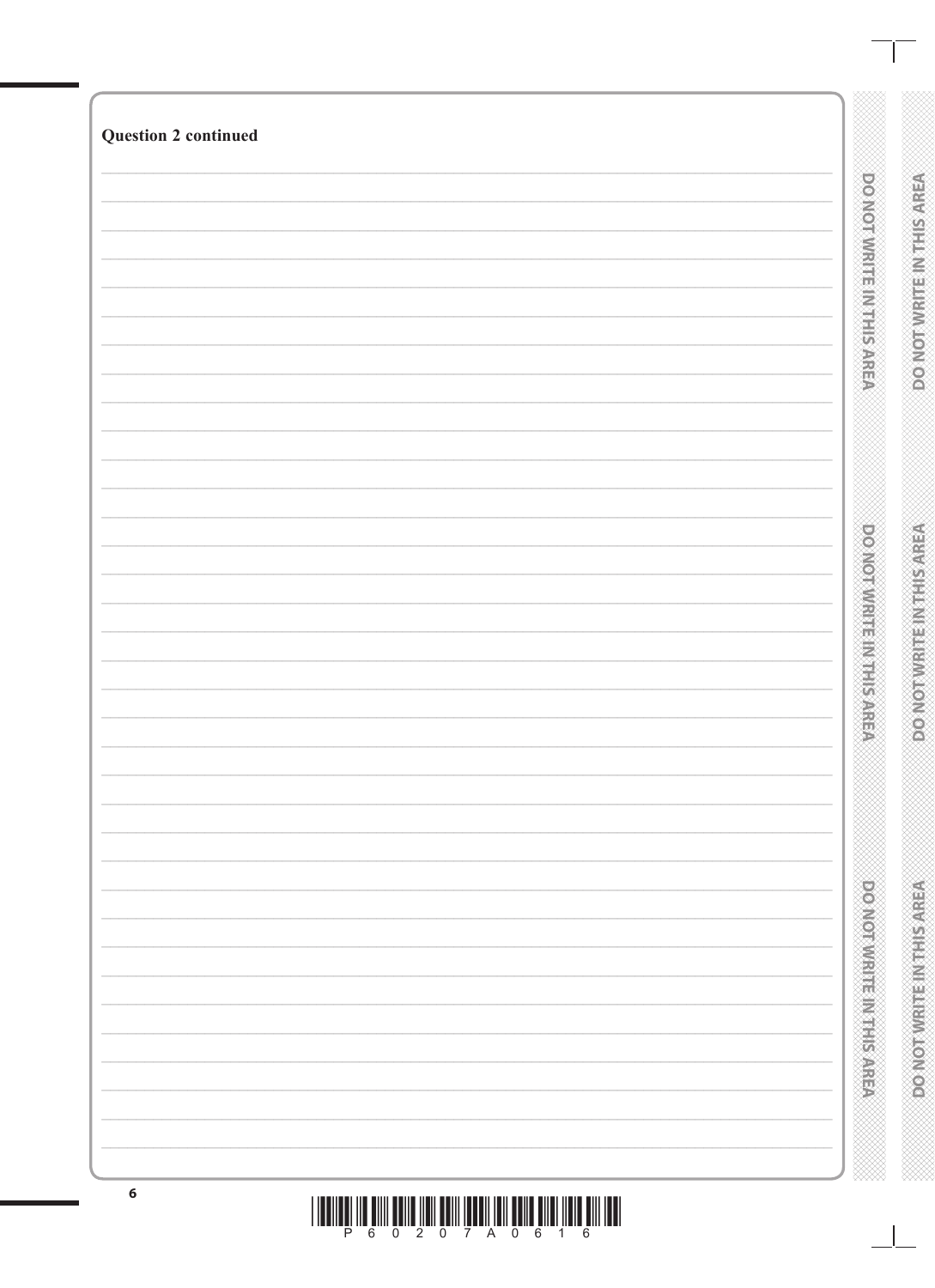| <b>Question 2 continued</b> |                                   |  |
|-----------------------------|-----------------------------------|--|
|                             |                                   |  |
|                             |                                   |  |
|                             |                                   |  |
|                             |                                   |  |
|                             |                                   |  |
|                             |                                   |  |
|                             |                                   |  |
|                             |                                   |  |
|                             |                                   |  |
|                             |                                   |  |
|                             |                                   |  |
|                             |                                   |  |
|                             |                                   |  |
|                             |                                   |  |
|                             |                                   |  |
|                             |                                   |  |
|                             |                                   |  |
|                             |                                   |  |
|                             |                                   |  |
|                             |                                   |  |
|                             |                                   |  |
|                             |                                   |  |
|                             |                                   |  |
|                             |                                   |  |
|                             |                                   |  |
|                             |                                   |  |
|                             |                                   |  |
|                             |                                   |  |
|                             |                                   |  |
|                             | (Total for Question 2 is 9 marks) |  |



**DOOMOTIVIRE INTERNATION** 

**DO NOT WRITER IN THE REAL PARTS**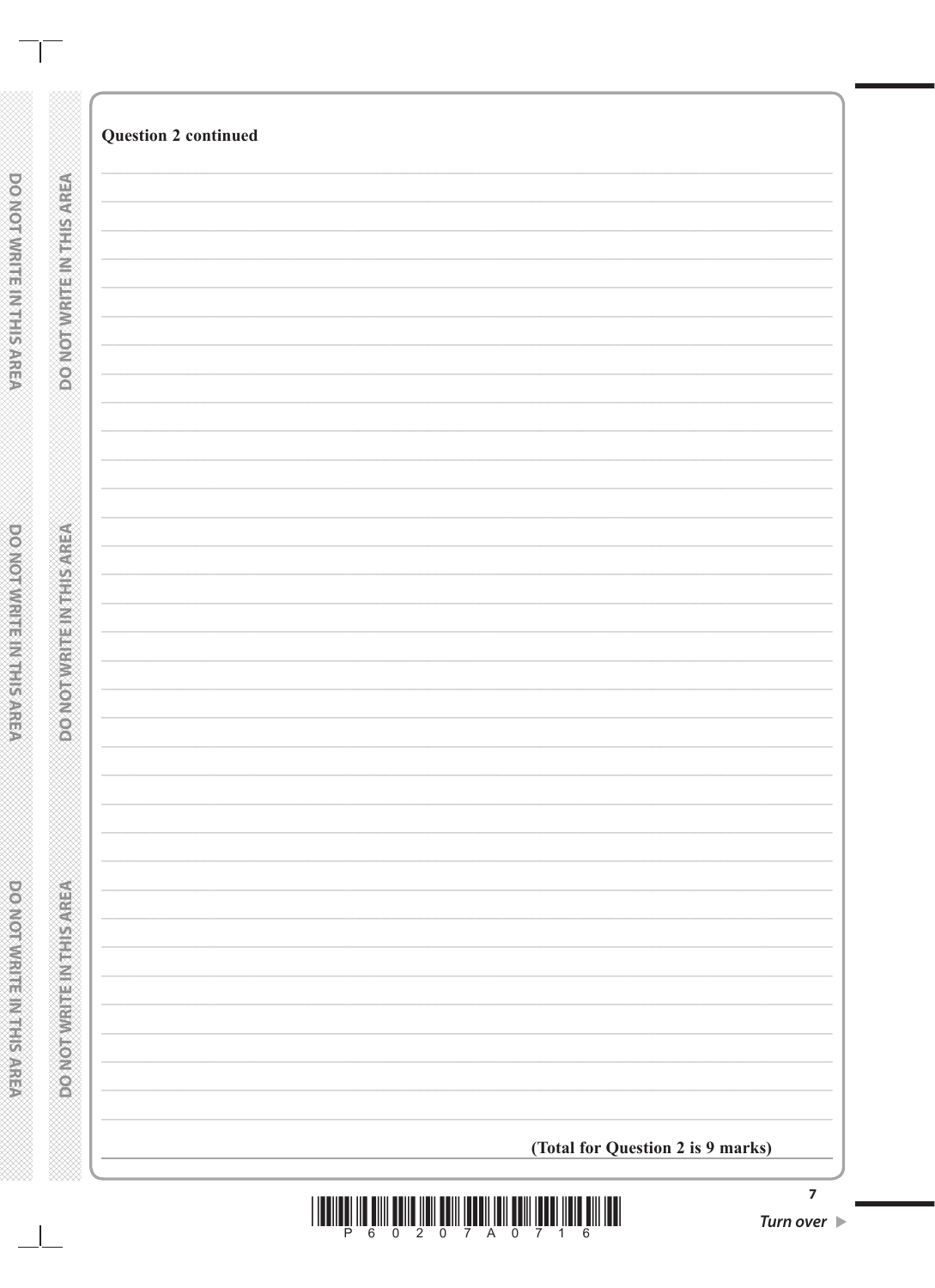

 $A \longrightarrow 2a \longrightarrow B$ 

**3.**

**DO NOT WRITE IN THIS AREA DO NOT WRITE IN THIS AREA DO NOT WRITE IN THIS AREA BOOKOTAWRITENMIESARE** 

**DO NOT WRITE IN THIS AREA** 

**DO NOTWRITE IN THE AREA** 

**DO NOT WRITE IN THIS AREA**

**DO NOIMMENTERNETS** 

**MONORADE REPAIRING A** 

**DO NOT WRITE IN THIS AREA**

**POSTORY IN STREET AND THE STREET** 

**RESISTED IN A PARTICULAR DIVISION**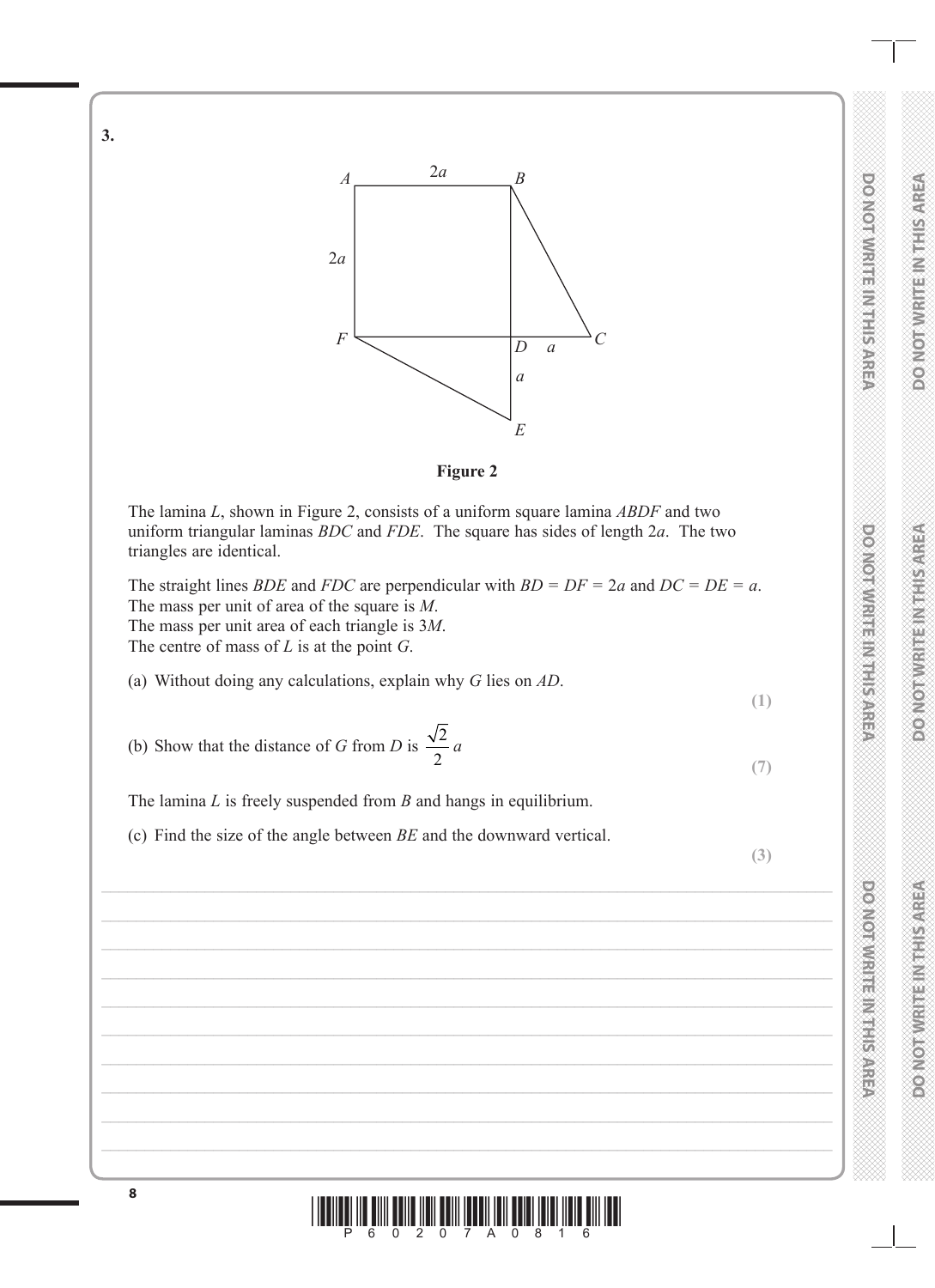| IIII |  | <u> ANI TANA NA FINITA NA MATATA NA MATATIKA NA MATATIKA NA MATATIKA NA MATATIKA NA MATATIKA NA MATATIKA NA MATAT</u> |  |
|------|--|-----------------------------------------------------------------------------------------------------------------------|--|
|      |  |                                                                                                                       |  |

| Turn over D |  |
|-------------|--|

 $\mathbf{9}$ 

| ý              |  |
|----------------|--|
| ý              |  |
|                |  |
|                |  |
|                |  |
| ý              |  |
| B              |  |
|                |  |
|                |  |
|                |  |
| S              |  |
|                |  |
|                |  |
|                |  |
|                |  |
|                |  |
|                |  |
| í              |  |
| 鴨              |  |
| é              |  |
|                |  |
|                |  |
|                |  |
| ý              |  |
| ă              |  |
| ý              |  |
|                |  |
| ś              |  |
|                |  |
|                |  |
|                |  |
|                |  |
|                |  |
|                |  |
|                |  |
|                |  |
|                |  |
|                |  |
| i<br>í         |  |
|                |  |
|                |  |
|                |  |
| m              |  |
|                |  |
|                |  |
|                |  |
| ý              |  |
| t              |  |
| î<br>ý         |  |
|                |  |
| ý              |  |
| ¥              |  |
|                |  |
| ٠              |  |
|                |  |
|                |  |
| ś              |  |
|                |  |
|                |  |
|                |  |
| ä              |  |
| ï              |  |
|                |  |
| î              |  |
|                |  |
| ì              |  |
|                |  |
|                |  |
|                |  |
|                |  |
| ś              |  |
|                |  |
|                |  |
| ì              |  |
|                |  |
|                |  |
|                |  |
| $\overline{ }$ |  |

DONOTWRITE INTHISAREA

**Question 3 continued** 

**DONOTWRITEINTHISAREA**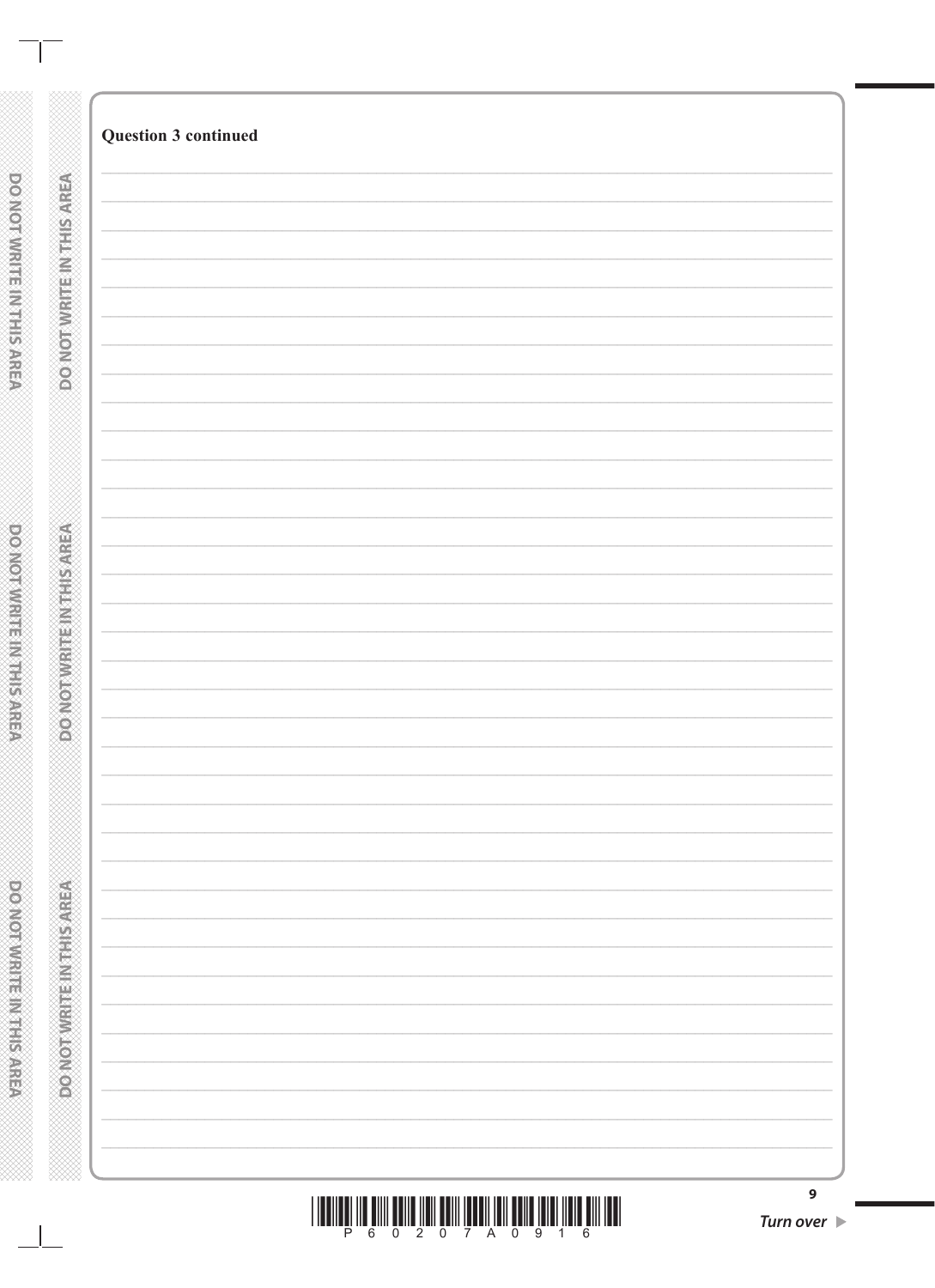| <b>Question 3 continued</b> |                                                      |                                    |
|-----------------------------|------------------------------------------------------|------------------------------------|
|                             |                                                      |                                    |
|                             | <b>DONORMENT IN THE SARD</b>                         | <b>DONOTWRITEINTHSAREA</b>         |
|                             |                                                      |                                    |
|                             |                                                      |                                    |
|                             |                                                      |                                    |
|                             |                                                      |                                    |
|                             |                                                      |                                    |
|                             |                                                      |                                    |
|                             |                                                      |                                    |
|                             |                                                      |                                    |
|                             |                                                      |                                    |
|                             |                                                      |                                    |
|                             |                                                      |                                    |
|                             | <b>DOMOTIVE IN THE MERICAN SARE</b>                  | <b>ROMORWISH MIRANGER</b>          |
|                             |                                                      |                                    |
|                             |                                                      |                                    |
|                             |                                                      |                                    |
|                             |                                                      |                                    |
|                             |                                                      |                                    |
|                             |                                                      |                                    |
|                             |                                                      |                                    |
|                             |                                                      |                                    |
|                             |                                                      |                                    |
|                             | <b>Production in the production of the component</b> | <b>PORTORY OF BURGLION CONTROL</b> |
|                             |                                                      |                                    |
|                             |                                                      |                                    |
|                             |                                                      |                                    |
|                             |                                                      |                                    |
| 10                          |                                                      |                                    |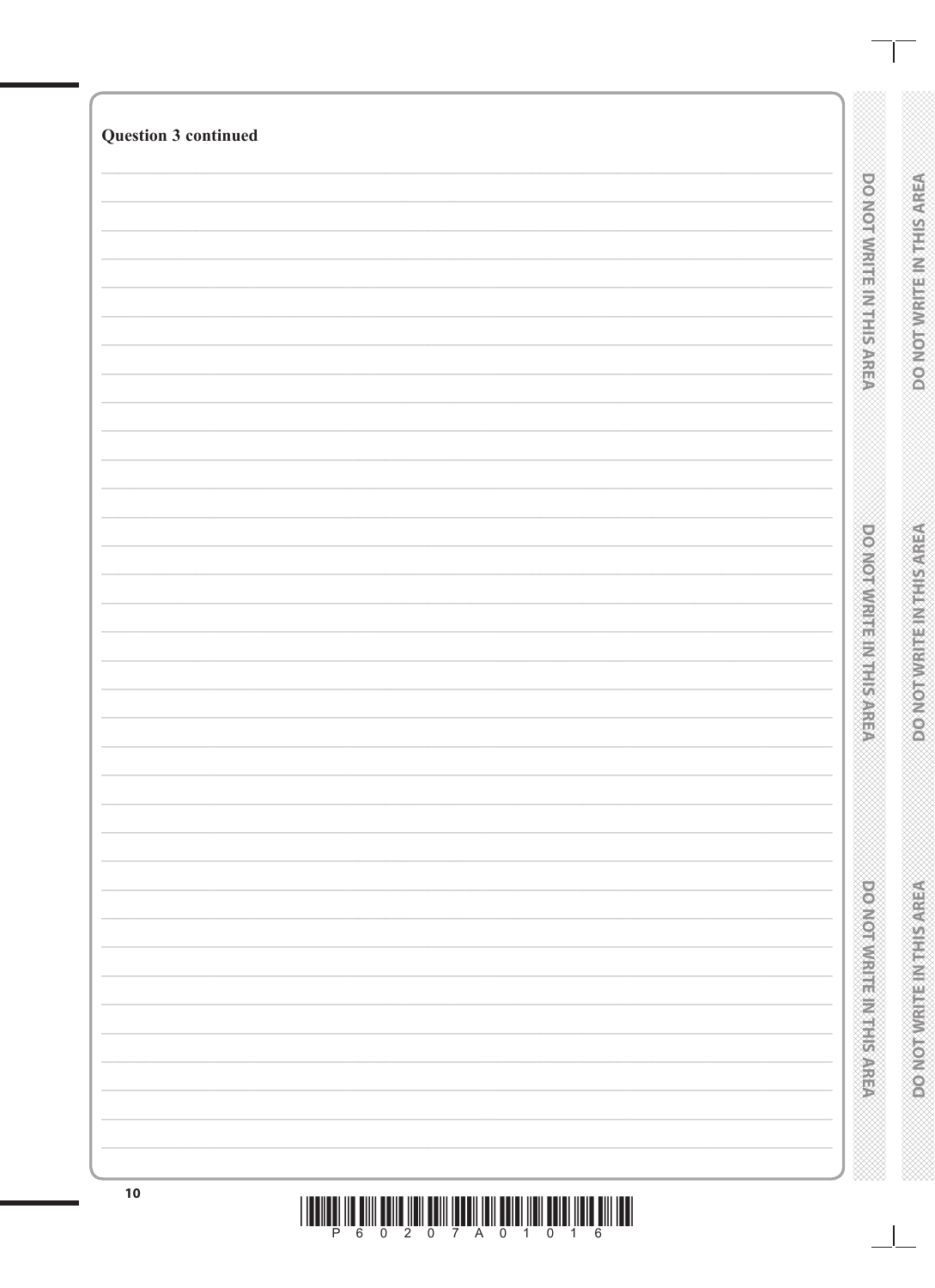|                                | <b>Question 3 continued</b>        |  |
|--------------------------------|------------------------------------|--|
|                                |                                    |  |
|                                |                                    |  |
|                                |                                    |  |
|                                |                                    |  |
|                                |                                    |  |
| <b>DO NOTWRITEINTRISAREA</b>   |                                    |  |
|                                |                                    |  |
|                                |                                    |  |
|                                |                                    |  |
|                                |                                    |  |
|                                |                                    |  |
|                                |                                    |  |
|                                |                                    |  |
|                                |                                    |  |
|                                |                                    |  |
|                                |                                    |  |
|                                |                                    |  |
|                                |                                    |  |
|                                |                                    |  |
|                                |                                    |  |
|                                |                                    |  |
|                                |                                    |  |
|                                |                                    |  |
|                                |                                    |  |
|                                |                                    |  |
|                                |                                    |  |
|                                |                                    |  |
|                                |                                    |  |
|                                |                                    |  |
|                                |                                    |  |
|                                |                                    |  |
|                                |                                    |  |
| <b>CONORADO DE LA CONSOLA</b>  |                                    |  |
|                                |                                    |  |
|                                |                                    |  |
|                                |                                    |  |
| Ø                              |                                    |  |
|                                |                                    |  |
|                                |                                    |  |
|                                |                                    |  |
|                                |                                    |  |
|                                |                                    |  |
|                                |                                    |  |
|                                |                                    |  |
|                                |                                    |  |
|                                |                                    |  |
|                                |                                    |  |
|                                |                                    |  |
|                                |                                    |  |
|                                |                                    |  |
|                                |                                    |  |
|                                |                                    |  |
|                                |                                    |  |
|                                |                                    |  |
| <b>DO NOTWERF IN THIS AREA</b> |                                    |  |
|                                |                                    |  |
|                                |                                    |  |
|                                |                                    |  |
|                                |                                    |  |
|                                |                                    |  |
|                                |                                    |  |
|                                |                                    |  |
|                                |                                    |  |
|                                | (Total for Question 3 is 11 marks) |  |

DOMOTWRITE IN THIS AREA

**DO NOT WRITE INTHIS AREA** 

DO NOT WRITE IN THE RACEA

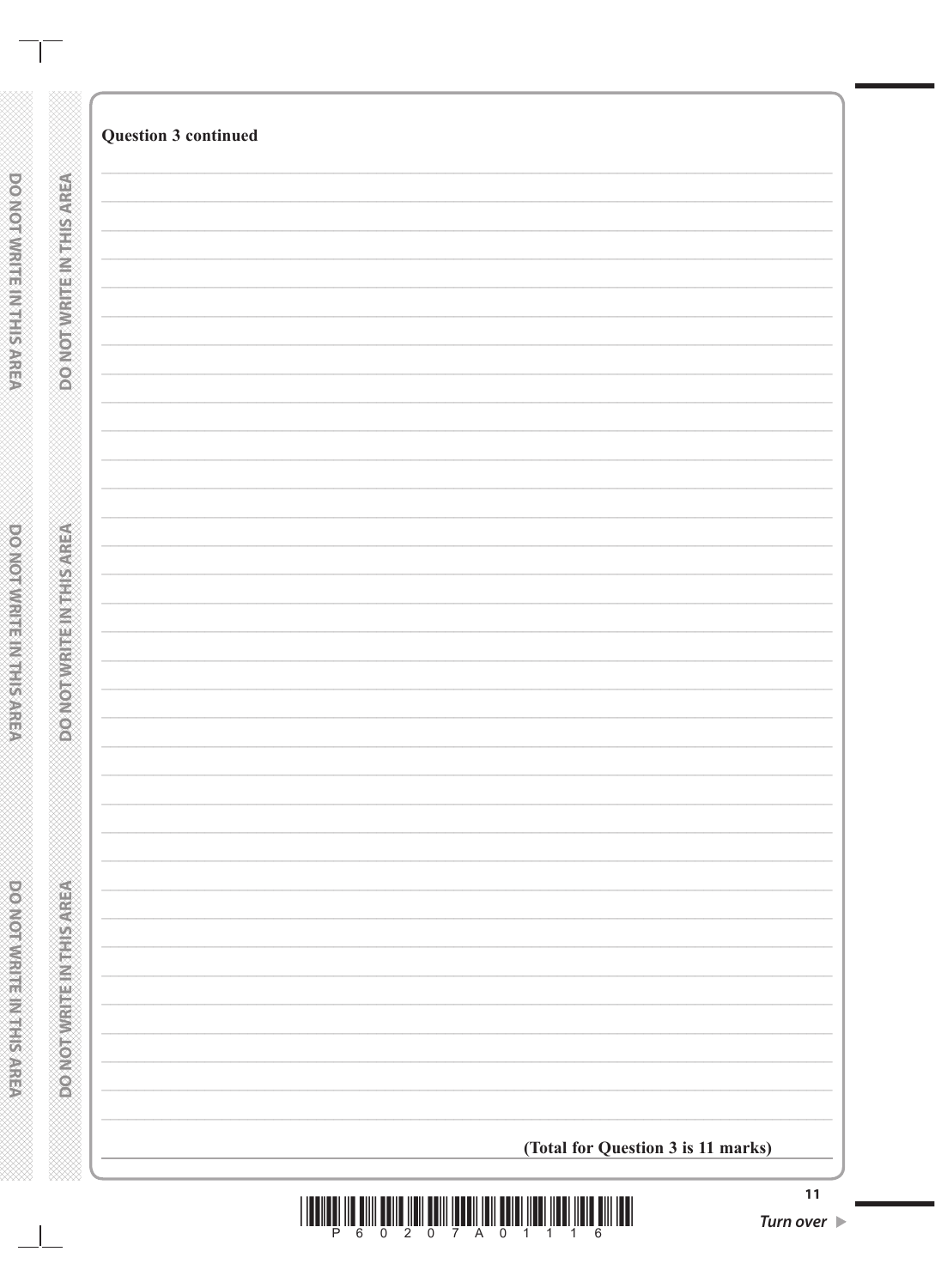4. A particle, P, moves on the x-axis. At time t seconds,  $t \ge 0$ , the velocity of P is  $v \text{ m s}^{-1}$  in the direction of x increasing and the acceleration of P is  $a$  m s<sup>-2</sup> in the direction of x increasing. When  $t = 0$  the particle is at rest at the origin O. Given that  $a = \frac{5}{2}(5 - v)$ (a) show that  $v = 5(1 - e^{-2.5t})$  $(5)$ (b) state the limiting value of  $v$  as  $t$  increases.  $(1)$ At the instant when  $v = 2.5$ , the particle is d metres from O. (c) Show that  $d = 2 \ln 2 - 1$  $(7)$ 

**DO NOIAMHUE IN HIS AREA** 

**PONOTNIRHEINSISSARE** 

**POSTORY IN STREET AND THE STREET** 

**DOMORAMENTS NEEDS AREA** 

**RESIVERING IN THE REAL PROPERTY** 

**DO NOTWRITEINTH SAREA**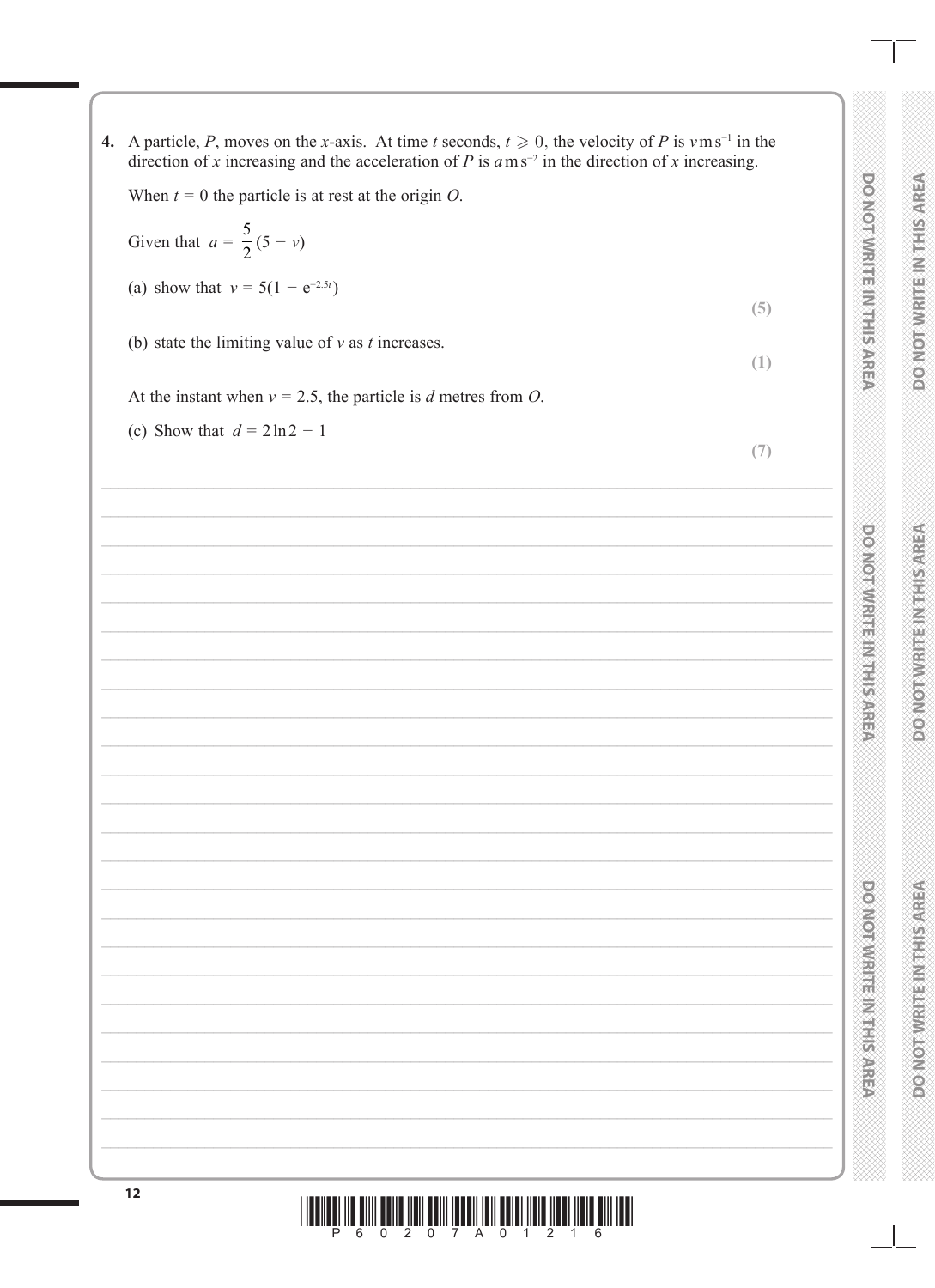| <b>MONOTHER RESIDENCE</b>                     |  |
|-----------------------------------------------|--|
|                                               |  |
|                                               |  |
| <b>RECIVED TRANSPORTED AND LOCAL CONTRACT</b> |  |
|                                               |  |
|                                               |  |
|                                               |  |
|                                               |  |
| <b>DONOTWRITEINTHISMREA</b>                   |  |
|                                               |  |
|                                               |  |

 $\mathbb{R}^2$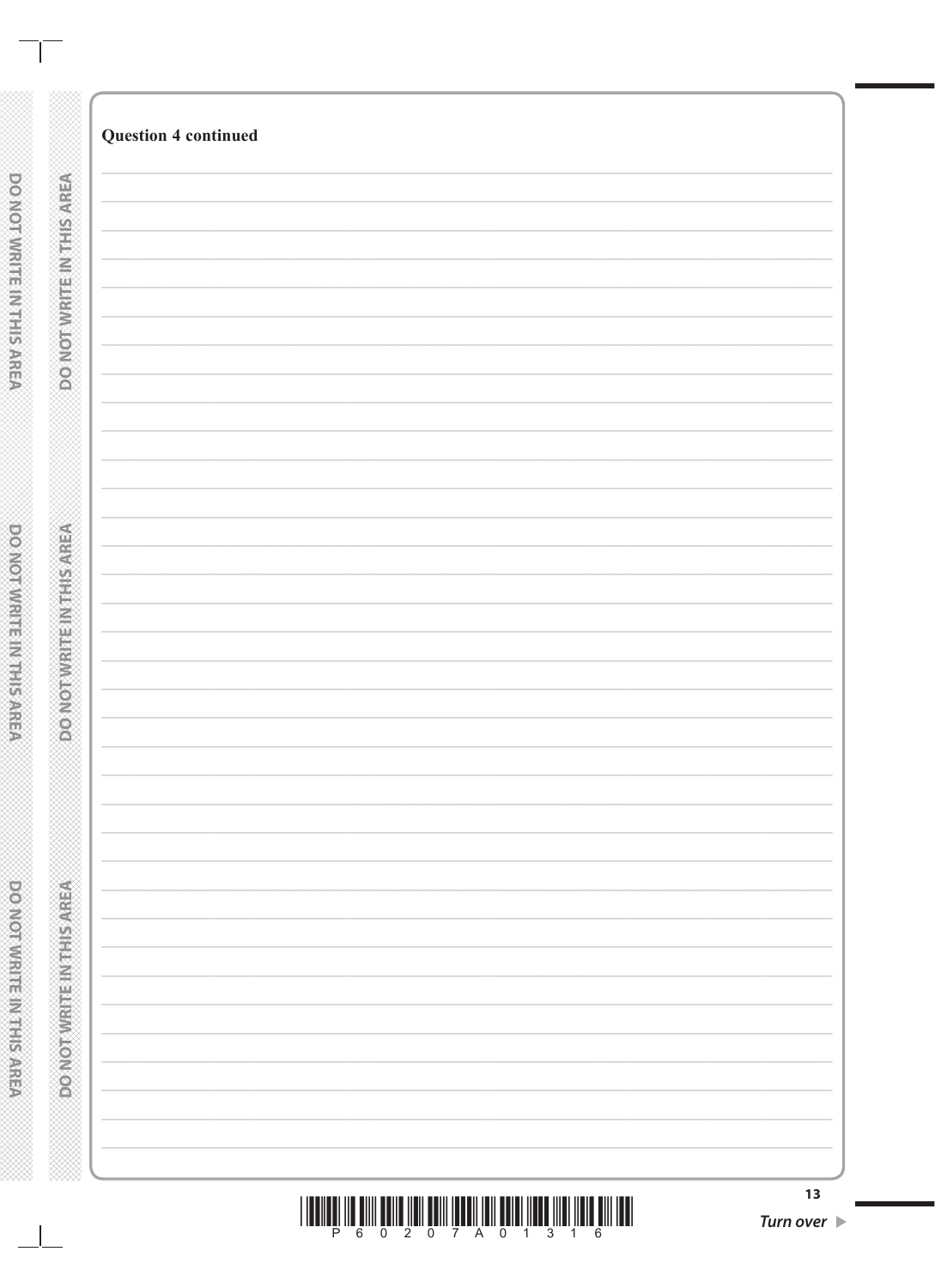| <b>Question 4 continued</b> |  |  |                                              |                                 |
|-----------------------------|--|--|----------------------------------------------|---------------------------------|
|                             |  |  | po vonvivine in maker                        | DO NOT WRITEIN THIS AREA        |
|                             |  |  | <b>DOMORATION SERVICES</b>                   | VERVIS PROFILER PRODUCTION      |
|                             |  |  | <b>PERIODICIAL PROPERTY AND ALL PROPERTY</b> | <b>ROADORAMERINA ELECCIAREA</b> |
| 14                          |  |  |                                              |                                 |

<u>I ILENILÊN INÊ ÛNIN ÊRINE ÎNEN ÊRIN ÎRELDÎ ÎNIN ÊRIKI ÎNEN ÎNEN ÎNEN Ê HIN ILENI</u>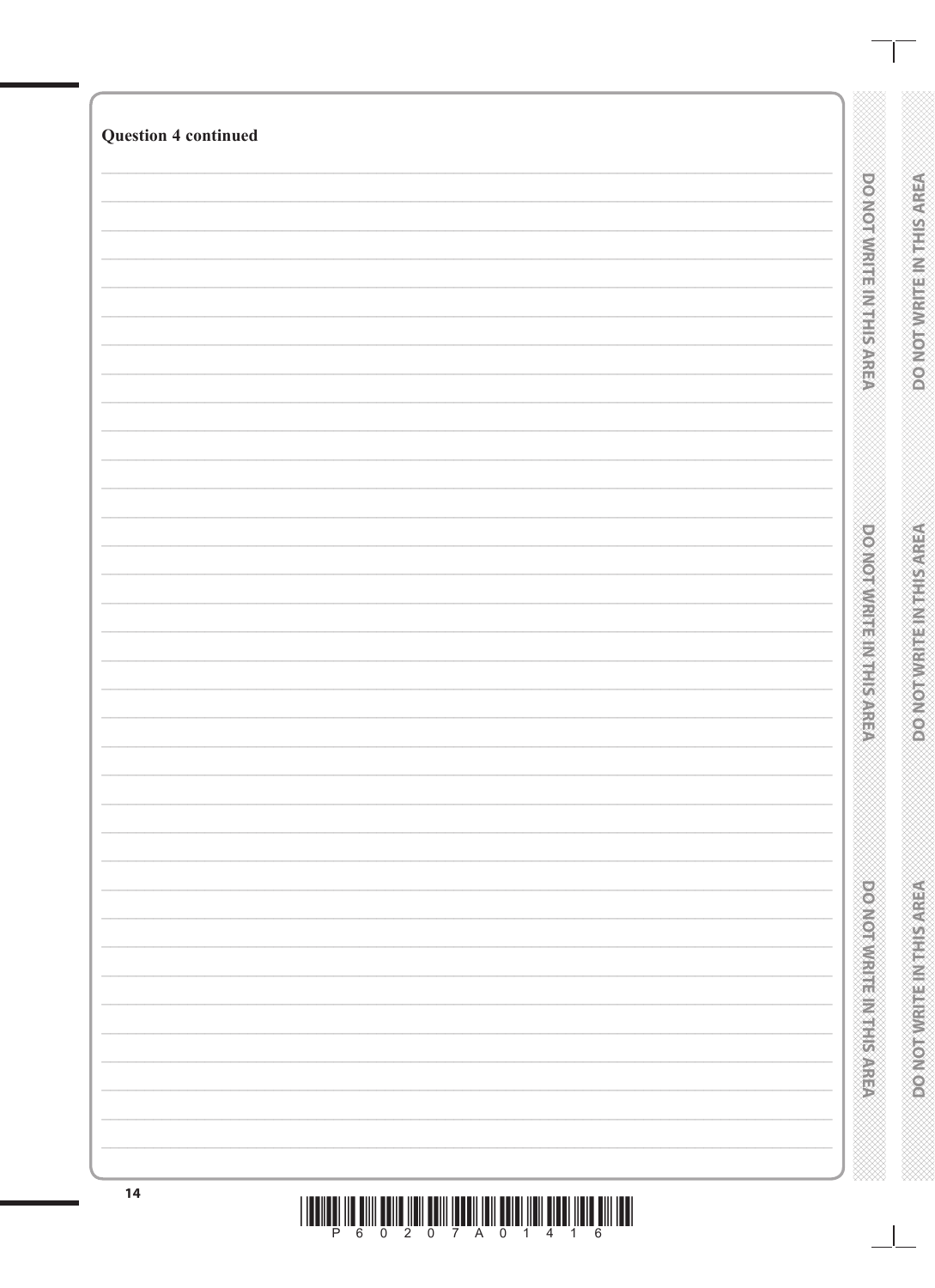| 15 |
|----|
|    |

 $\mathbf{I}$